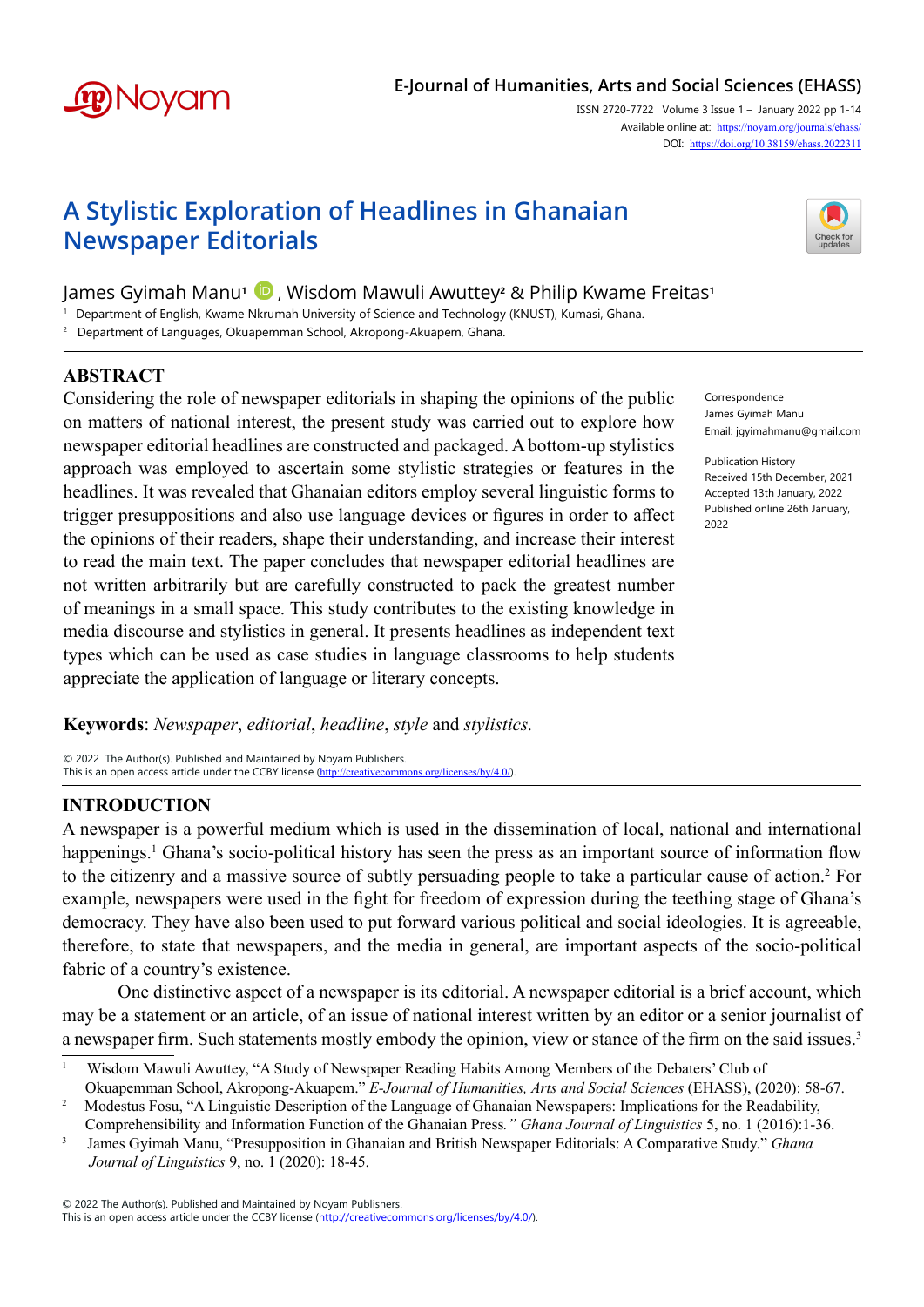As a unique form of journalistic writings, newspaper editorials are written to be argumentative and persuasive in order to be able to affect readers' opinions and consequently, "accept the editorials' intended interpretation of news events".4 Therefore, based on the specific issue or event at hand, editors may write their editorials to, for example, *criticize* or *attack* the government on some policies and other issues of national interest; *defend*, *praise* or *endorse* projects and policies; *appeal* to the entire citizenry on a subject matter; and lastly, *entertain* the mass public.<sup>5</sup> Thus, as a subgenre of the newspaper genre, newspaper editorials are important writings in shaping people's opinion on public issues and provide a valuable area of research in language use.

Dor explains that "headlines provide readers with an optimal ratio between contextual effect and processing effort, and direct readers to construct the optimal context for interpretation". <sup>6</sup> Headlines are therefore linguistic items that summarize news reports and pertinently, frame the key content of a story and draw in the reader to read.<sup>7</sup> For Reah, headlines are independent text types which possess various language features and functions within the newspaper text. <sup>8</sup> As a language based text type, headlines are carefully written to capture an idea, promote an ideology or convince the readers to accept the opinions or positions presented in the text they introduce.<sup>9</sup> These aspects and functions of the headline are even more crucial in newspaper editorial headlines as they are the starting point of the embodiment of newspaper editorials – that is, presenting arguments to convince readers to accept the views of the editor (and to some extent, that of the newspaper) on specific issues of national interest. It is against this background that this study set out to ascertain and examine some stylistic strategies that Ghanaian editors (that of the selected newspapers) use in crafting their headlines. To achieve this overarching objective, the following research questions were posed:

- 1. What stylistic strategies are used by Ghanaian newspaper editors in their headlines?
- 2. What is the functional significance of these strategies?

#### **STYLE AND STYLISTICS**

Style, in language use, is the peculiar or distinctive features of an individual's writing or speech.<sup>10</sup> For Leech, style is "the way in which something is spoken, written, or performed". <sup>11</sup> He elaborates that it encompasses how words are used in sentence structure and the various figures of speech used by a writer or speaker. Leech and Short specify that style "refers to the way in which language is used in a given context, by a given person, for a given purpose, and so on". <sup>12</sup> In effect, style is the various language choices that a writer or a speaker makes in order to communicate the intended meaning of what is said or written.

Stylistics has been defined in various ways by different scholars. To Widowson, it is the investigation of literary texts from a linguistic perspective.13 Short and Candlin reecho Widowson's definition by noting that it is a linguistic method in studying literary discourse. <sup>14</sup> Crystal broadens the scope of stylistics from the

- 6 Daniel Dor, "On Newspaper Headlines as Relevance Optimizers." *Journal of Pragmatics*, (2003): 695-721.
- <sup>7</sup> Colleen Cotter,. *News talk: Investigating the language of journalism*. (Cambridge: Cambridge Press, 2010); Michael White, "Cracking the Code of Press Headlines: From Difficulty to Opportunity for the Foreign Language Learner." *Journal of English Studies* 11, no. 1 (2011): 95-116; Alireza Bonyadi, and Moses Samuel. "Headlines in Newspaper Editorials: A Contrastive Study." Sage Open, 2013: 1-10.
- <sup>8</sup> Danuta Reah, *The Language of Newspapers*. (London: Routledge, 1998).
- <sup>9</sup> Folorunso Oloruntobi, "A Stylistic Analysis of Some Linguistic Devices in Newspaper Headlines: Nigerian Newspapers as a Case Study ." *Studies in Pragmatics and Discourse Analysis*, 2020: 47-57.
- <sup>10</sup> Karen C.Quackenbush, , Don A. Quackenbush, Pearl Krizza C. Epe, and Pia I. Trizza C. Epe. "Stylistics Analysis of Sonnet 18 by William Shakespeare." *International Journal of Applied Research*, 2019: 233-237.
- <sup>11</sup> Geoffrey Neil Leech, *A linguistic Guide to English Poetry*. (London and New York: Longman Group Ltd., 1969).
- <sup>12</sup> Geoffrey Leech, and Mick Short. *Style in Fiction*. (London: Pearson Longman Group Ltd., 1981).
- <sup>13</sup> Henry George Widdowson,. *Stylistics and the Teaching of English*. (London: Pearson Longman Group Ltd., 1975).
- 14 Mick Short, and Christopher Candlin. "Teaching study skills for English literature." *In Reading, Analysing and Teaching Literature*, edited by Mick Short. (London: Longman, 1989).

<sup>4</sup> Alizera Bonyadi, and Moses Samuel. "Linguistic Nature of Presupposition in American and Persian Newspaper Editorials." *International Journal of Linguistics* 3, no. 1 (2011).

<sup>5</sup> David R. Hall, "Materials Production: Theory and Practice." In *Innovations in English Language Teaching*, edited by R. D. Hall and A. Hewings, (London: Routledge, 2001)229-239. .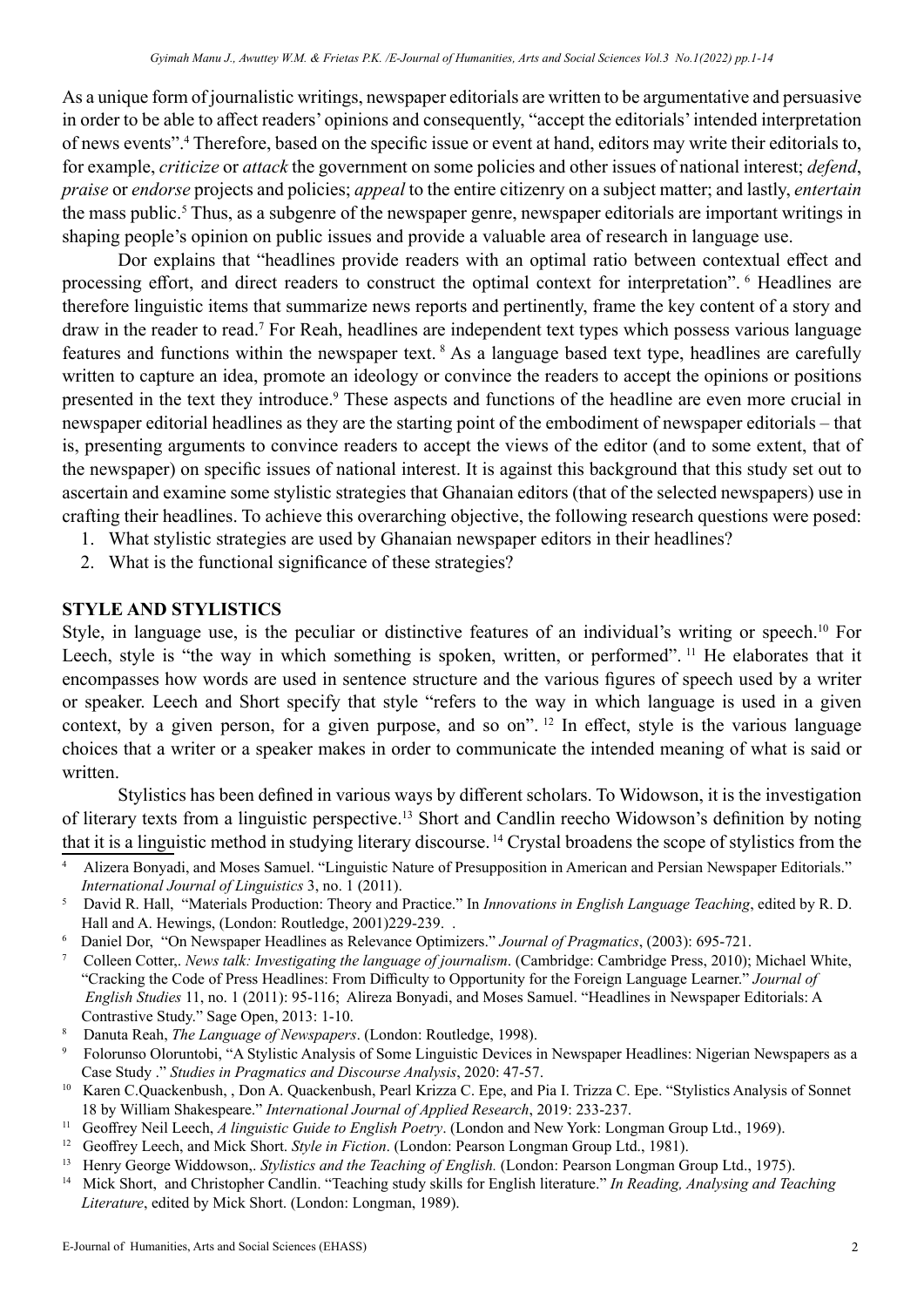study of literary discourse to incorporate language use in general from a linguistic point of view. 15 For Leech and Short, it is simply the study of style in the use of language. The crux of stylistics, therefore, is style and in effect, its (style) examination, explanation and description are the core concerns of scholars in this field.<sup>16</sup>

Stylistic analysis is "a method of textual interpretation in which primary of place is assigned to language."17 Language is made up of various levels, patterns and forms that make up the linguistic structure. These linguistic structures are the gateways to analyzing and interpreting texts, bringing out their functional significances. Therefore, an explicit exploration of the language features of a written or spoken text serves as a foundation, for the analyst or researcher, to project explanations on how and why certain meanings are communicated. Studying a text from the viewpoint of stylistics will therefore imply the scrutiny of the "how" and "why" of a text: its nature and interpretation.<sup>18</sup>

## **METHODOLOGY**

This study is placed within the qualitative research paradigm. A qualitative study is one that affords the researcher the opportunity to do a critical observation of the data in order to offer a detailed description of the data.19 To achieve the objective of exploring some stylistic strategies or features in Ghanaian newspaper editorials, a bottom-up stylistic analysis was used.<sup>20</sup> Here, the data was thoroughly studied by looking at the language make-up of the headlines to draw out some stylistic strategies, offer descriptions, interpretations and explanations to them. The stylistic strategies herein identified were not predetermined but were deduced from the data analyzed. This gave room for open-mindedness in the data observation process to identify as many stylistic features that were employed in the headlines.

#### **Data Collection Procedure**

Sixty (60) newspaper editorial headlines were randomly selected from the *Daily Guide*, and the *Daily Graphic* – thirty (30) from each newspaper. Although the selection of the editorial headlines was randomly done from editorials published in 2020, the selection of the said newspapers adopted a purposive sampling from the considerable number of newspapers in Ghana. The selected newspapers are listed among the best papers in terms of: readership and circulation across the country, commercial successes, and achievement of critical acclaims for quality in journalism in Ghana. The *Daily Graphic* and the *Daily Guide* are considered the most popular and widely read newspapers in Ghana – first and second, respectively.<sup>21</sup> They are also seen as "the most dominant, credible and influential [in terms of] quality publications in Ghana" and have the tendency to affect the majority of readers in the country.<sup>22</sup> As the current study seeks to examine the stylistic strategies used in newspaper editorial headlines by Ghanaian editors, it was crucial that newspapers that are widely accepted in the Ghanaian community were selected. The selected editorial headlines of the *Daily Guide* and the *Daily Graphic* were culled from their online repositories at <https://dailyguidenetwork.com/category/editorial/>and [https://www.graphic.com.gh/daily](https://www.graphic.com.gh/daily-graphic-editorials.html)[graphic-editorials.html](https://www.graphic.com.gh/daily-graphic-editorials.html), respectively, on December 18, 2020.

## **Coding of Data**

The sixty (60) editorial headlines were coded according to their respective newspaper for easy referencing in

<sup>15</sup> David Crystal, *Introducing Linguistics*. (London: Penguin English, 1992).

<sup>16</sup> Geoffrey Leech, and Mick Short. *Style in Fiction: A Linguistic Introduction to English Fictional Prose*. (London: Routledge, 2007).

<sup>17</sup> Paul Simpson, *Stylistics: A Resource Book for Students.* (New York: Routledge, 2004).

<sup>18</sup> Leech and Mick, *Style in Fiction*.

<sup>19</sup> Earl R. Babbie, *The Basics of Social Research*. (Thomson/Wadsworth, 2005).

<sup>20</sup> Sami Hussein Hakeem Barzani,. "A Stylistic Analysis of "After Twenty Years" By O. Henry." *Turkish Online Journal of Qualitative Inquiry*, 2021. 21 Samuel Kafewo, Ghana: Research Findings and Conclusions. African Media Development Initiative (AMDI), 2006; Daniel

Kuehnhenrich, Entwicklung oder Profit?: Die staatliche und private Presse in Ghana. 2012.

<sup>&</sup>lt;sup>22</sup> Fosu, A Linguistic Description of the Language of Ghanaian Newspapers, 1-36.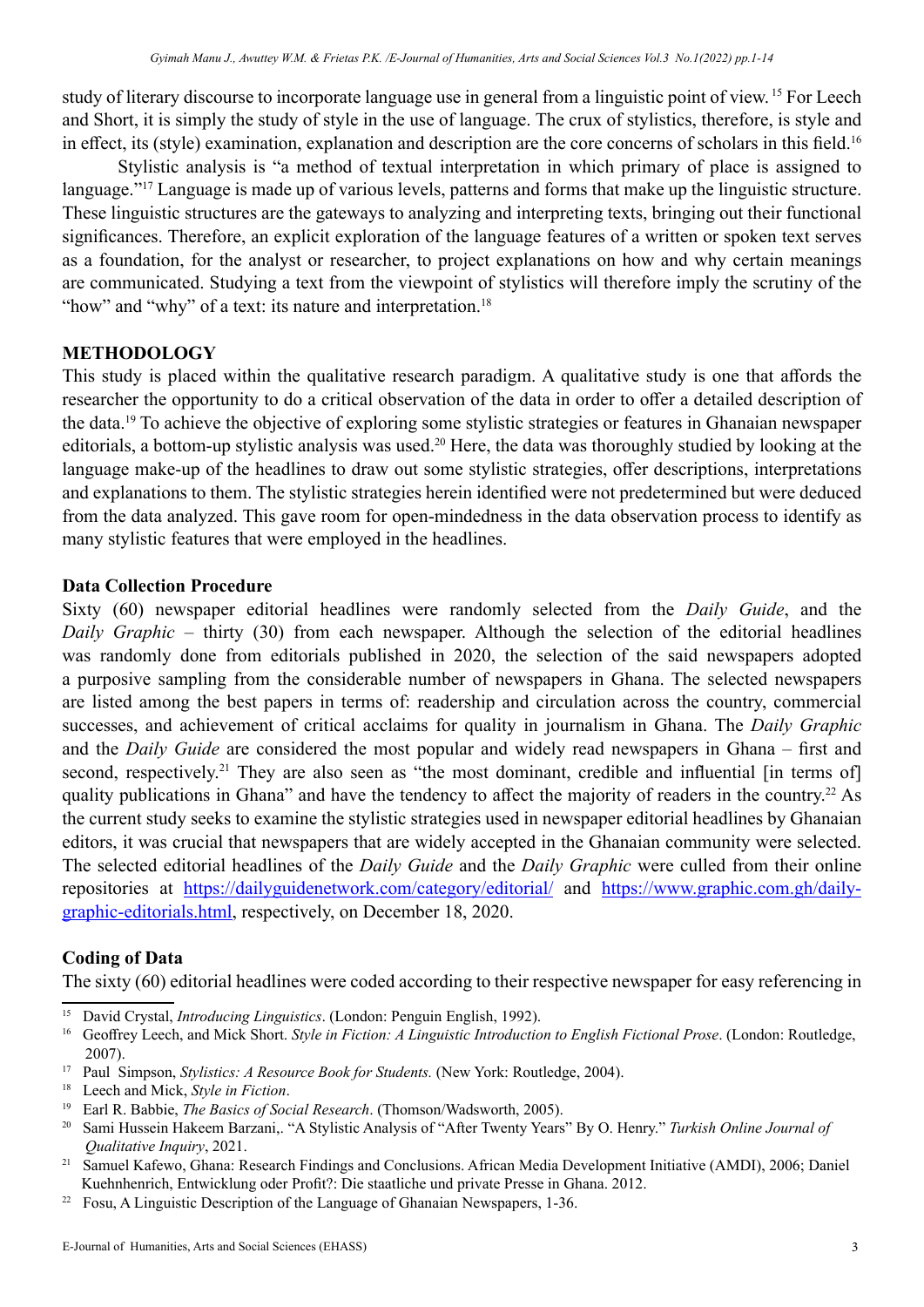the analysis. "DGuH" and "DGrH" are used as reference codes for the editorial headlines of the *Daily Guide* and the *Daily Graphic*, respectively. Numbers are attached to the said codes for the purpose of specificity. The tables below give further details of the data.

| <b>Reference Code</b> | <b>Editorial Headline</b>              | <b>Date Published</b> |
|-----------------------|----------------------------------------|-----------------------|
| DGuH 1                | The Mischief Continues                 | November 5, 2020      |
| DGuH <sub>2</sub>     | 'Stupid' Remark Uncouth                | November 6, 2020      |
| DGuH 3                | On Our Marks, Getting Set              | November 11, 2020     |
| DGuH 4                | Taming 'The Barking Dog'               | November 16, 2020     |
| DGuH 5                | Bingo! They Have Made It!              | November 17, 2020     |
| DGuH 6                | Open Defecation Still Prevalent        | November 21, 2020     |
| DGuH 7                | What Is In The Flask?                  | October 6, 2020       |
| DGuH 8                | A Destructive Deluge Again             | October 12, 2020      |
| DGuH 9                | Who Determines Flawed Rolls?           | October 15, 2020      |
| DGuH 10               | The Chief Justice's Word               | October 26, 2020      |
| DGuH 11               | They Will Fail In Their Tracks         | October 27, 2020      |
| DGuH 12               | Unmasking A HIPC 'Deceit'              | October 29, 2020      |
| DGuH 13               | Crocodile Tears For The Police Service | September 10, 2020    |
| DGuH 14               | Oh No. Not Again!                      | September 21, 2020    |
| DGuH 15               | The Last Evil Lap                      | September 23, 2020    |
| DGuH 16               | Cleric On NDC Mission                  | September 24, 2020    |
| DGuH 17               | <b>Blood Over Land Ownership</b>       | September 26, 2020    |
| DGuH 18               | Talks With Rebels? No Way!             | September 30, 2020    |
| DGuH 19               | Model SHSs: Another Novelty for Zongos | August 1, 2020        |
| DGuH 20               | Voter Register Sealed, Delivered       | August 13, 2020       |
| DGuH 21               | Crime is Crime Political or Otherwise  | August 19, 2020       |
| DGuH 22               | <b>Okada Mentality Politics</b>        | August 24, 2020       |
| DGuH 23               | Sealing Off The Violence Quarry        | June 23, 2020         |
| DGuH 24               | There He Goes Again                    | June 25, 2020         |
| DGuH 25               | The Beauty Of The Rule Of Law          | June 26, 2020         |
| DGuH 26               | Ghana's Pains: NDC, Covid-19           | June 29, 2020         |
| DGuH 27               | NDC's Covid-19 Effects                 | May 14, 2020          |
| DGuH 28               | Rigging? No Longer Feasible in Ghana   | May 18, 2020          |
| DGuH 29               | Bawumia The Gold Standard              | May 22, 2020          |
| DGuH 30               | The Rains Are Here Again               | May 30, 2020          |

Table 1: Selected Editorial Headlines of the *Daily Guide*

Table 2: Selected Editorial Headlines of the *Daily Graphic*

|        | Reference Code   Editorial Headline                     | <b>Date Published</b> |
|--------|---------------------------------------------------------|-----------------------|
| DGrH1  | New mortgage scheme good                                | November 7, 2020      |
| DGrH 2 | Better collaboration key to making UN relevant          | October 24, 2020      |
| DGrH 3 | Let's stop the use of the dollar as second legal tender | October 10, 2020      |
| DGrH4  | Graphic is 70, hurray!!                                 | October 5, 2020       |
| DGrH 5 | Dealing with filing fees brouhaha                       | September 21, 2020    |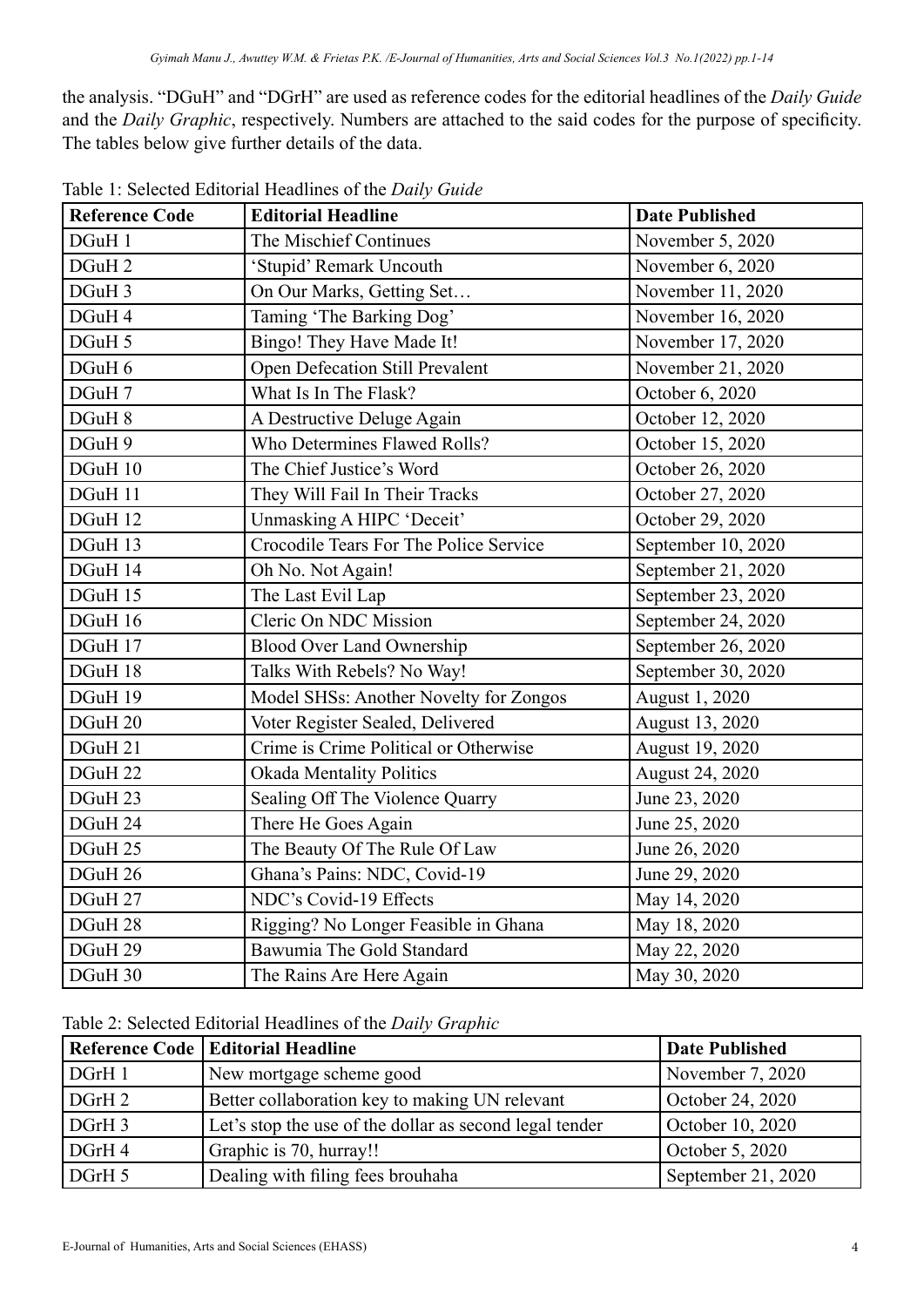| DGrH 6  | President's assurance laudable, timely                    | September 12, 2020 |
|---------|-----------------------------------------------------------|--------------------|
| DGrH 7  | EC deserves commendation                                  | September 10, 2020 |
| DGrH 8  | Street Children deserve our attention                     | September 7, 2020  |
| DGrH 9  | Let's push for Non-Custodial law                          | August 29, 2020    |
| DGrH 10 | Being honest, truthful in the fight against corruption    | August 12, 2020    |
| DGrH 11 | Help establish breastfeeding as cultural norm             | August 11, 2020    |
| DGrH 12 | President's intervention, sign of father-for-all          | August 10, 2020    |
| DGrH 13 | Collaborate to protect children better                    | June 12, 2020      |
| DGrH 14 | Tackling gender violence: one community at a time         | June 11, 2020      |
| DGrH 15 | Minimising learning disruptions                           | June 9, 2020       |
| DGrH 16 | Food safety, a shared responsibility                      | June 8, 2020       |
| DGrH 17 | Care for the environment must be every day                | June 5, 2020       |
| DGrH 18 | World Bicycle Day is here                                 | June 4, 2020       |
| DGrH 19 | Support AESL, others to deliver                           | June 3, 2020       |
| DGrH 20 | Finding Cure for COVID-19: Researchers need full support  | May 29, 2020       |
| DGrH 21 | Pushing our democratic frontiers higher                   | May 28, 2020       |
| DGrH 22 | Child abuse: an insidious epidemic                        | May 27, 2020       |
| DGrH 23 | Making Africa next economic giant                         | May 26, 2020       |
| DGrH 24 | Let the Spirit of Eid be with us                          | May 25, 2020       |
| DGrH 25 | Disinfection against COVID-19 and Zoomlion                | May 23, 2020       |
| DGrH 26 | Nurses need our utmost care, attention                    | May 14, 2020       |
| DGrH 27 | Tripartite engagements: having conversations of the times | May 13, 2020       |
| DGrH 28 | Refreshing news, but let's get the vaccine                | May 6, 2020        |
| DGrH 29 | Media freedom enhances civil liberties                    | May 5, 2020        |
| DGrH 30 | Assisting inventors; GSA must expand support              | May 4, 2020        |

# **ANALYSIS & DISCUSSION**

This section is aimed at exploring how the editorial headlines, as texts, are constructed to project and express meanings to readers. It revealed that Ghanaian editors packaged their headlines by employing varied language features and devices for some functional significance. Below are some of the said features that were drawn from the data.

# **Presupposition in Ghanaian Newspaper Editorial Headlines**

It was evident, through the analysis, that the concept of presupposition is a dominant language feature of editorial headlines in the Ghanaian media landscape. Presupposition is "something the speaker assumes to be the case prior to making an utterance".<sup>23</sup> For Richardson, presupposition is the implied claims that are intrinsic in the import of an utterance or text. 24 Saeed also acknowledges that presupposition is part of the activities of packaging an utterance or a text and sees this language phenomenon as one of a number of inferences that the receiver (of the utterance or text) might make from what has been communicated. 25 To this effect, Khaleel adds that language users use presuppositions as a form of "avoidance strategy" – it helps in communicating a lot of messages in a seemingly little or short language construction.<sup>26</sup> Scholars, such

<sup>&</sup>lt;sup>23</sup> George Yule, *Pragmatics.* (Oxford: Oxford University Press, 1996).

<sup>&</sup>lt;sup>24</sup> John E. Richardson, Analyzing Newspapers: An approach from critical discourse analysis. (NY: Palgrave, Macmillan, 2007).

<sup>25</sup> John I. Saeed, *Semantics*. (Oxford: Blackwell Publishing, 1997) .

<sup>26</sup> Layth Muthana Khaleel, "An Analysis of Presupposition Triggers in English Journalistic Texts." *J. Of College of Education For Women* (Baghdad University) 21, no. 2 (2010): 523-550.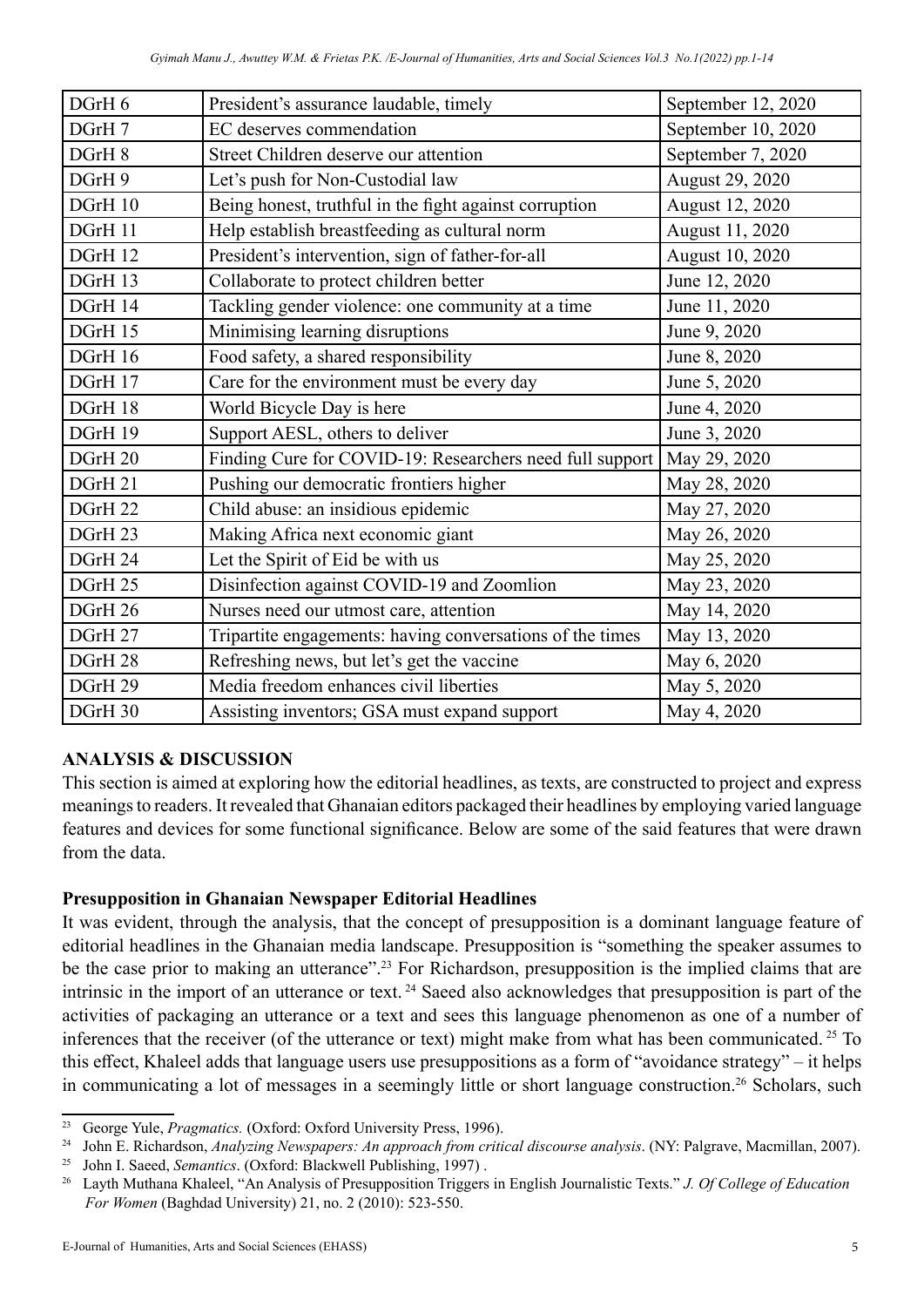as Yule, Saeed, Khaleel, and Alcarza, have identified several linguistic structures or forms that give rise to or trigger presuppositions.27 Such linguistic forms are popularly known as presupposition triggers in the domain of presuppositional analysis.28 The analysis revealed varied presupposition triggers in the editorial headlines. These identified triggers are grouped under the three (3) main types of presupposition (Existential, Lexical and Structural Presuppositions) espoused by Khaleel.<sup>29</sup> In the analysis, "presupposes" is marked with " $\gg$ " as a convention in the field. The linguistic forms that specifically trigger presupposition in the headlines are put in italics.

# **Existential Presupposition**

In this type of presupposition, the existence of an entity is assumed by the speaker in an utterance. This is evident in the example, "Mary's brother bought three horses."<sup>30</sup> Here, the speaker assumes the existence of someone called Mary and that she has a brother who has bought three horses. In this case, the receiver of such an utterance may tend to infer this implied claim or assume the truth value of this claim. The analysis revealed the use of definite noun phrases and possessive constructions as triggers of this type of presupposition.

# *Definite Noun Phrases*

The following are the definite noun phrases that trigger existential presupposition in the editorial headlines.

- *1. The Mischief* Continues >> There is mischief (DGuH 1)
- 2. Taming *'The Barking Dog'* >> There is a barking dog (DGuH 4)
- *3. The last evil lap* >> There is a last evil lap (DGuH 15)
- 4. Sealing off *the violence quarry* >> There is a violence quarry (DGuH 23)
- *5. The beauty of the rule of law* >> The rule of law has beauty
- 6. Bawumia *the gold standard* >> There is a gold standard [which is Bawumia] (DGuH 29)

It can be deduced that the noun phrases of the kind above are used by the editors to push forward the truth value of the existence of the entities named. In this case, the reader is therefore made to accept that there is *a mischief*, *a barking dog*, *an evil lap*, *a violence quarry*, *beauty in the rule of law*, and *a gold standard* as presupposed in the constructions above, respectively. Because these are headlines, the presupposed existence of these entities named may draw the reader's attention to enter an inquisition exercise by reading the entire text to know the said *mischief*, *barking dog* or *evil lap*. This may serve as a starting point in persuading the reader to accept the details or descriptions given to these entities.

# *Possessive Constructions*

The analysis of the data showed that the "apostrophe s", ('s), which is used to express the belonging or possession of nouns and "our", which also enacts some possession, presuppose the existence of the noun elements so named in their constructions. The following exemplifies the possessive construction as a presupposition trigger in the data.

- *7. The Chief Justice's word* >> The Chief Justice has a word (DGuH 10)
- *8. Ghana's pains*: NDC, Covid-19 >> Ghana has pains [which are NDC and Covid-19] (DGuH 26)
- *9. President's assurance* laudable, timely >> The President has an assurance [which is timely and laudable] (DGrH 6)
- *10.President's intervention*, sign of father-for-all >> The President has an intervention [which is a sign of father-for-all] (DGrH 12)
- <sup>27</sup> Enrique Alcarza, *Stylistics in the framework of pragmatics*. (Sevilla: de la Universidad de Sevilla, 1999).

<sup>28</sup> Saeed, *Semantics*.<br><sup>29</sup> Khaleel, "An Analysis of Presupposition Triggers in English Journalistic Texts." 523-550.

<sup>30</sup> Yule, *Pragmatics.*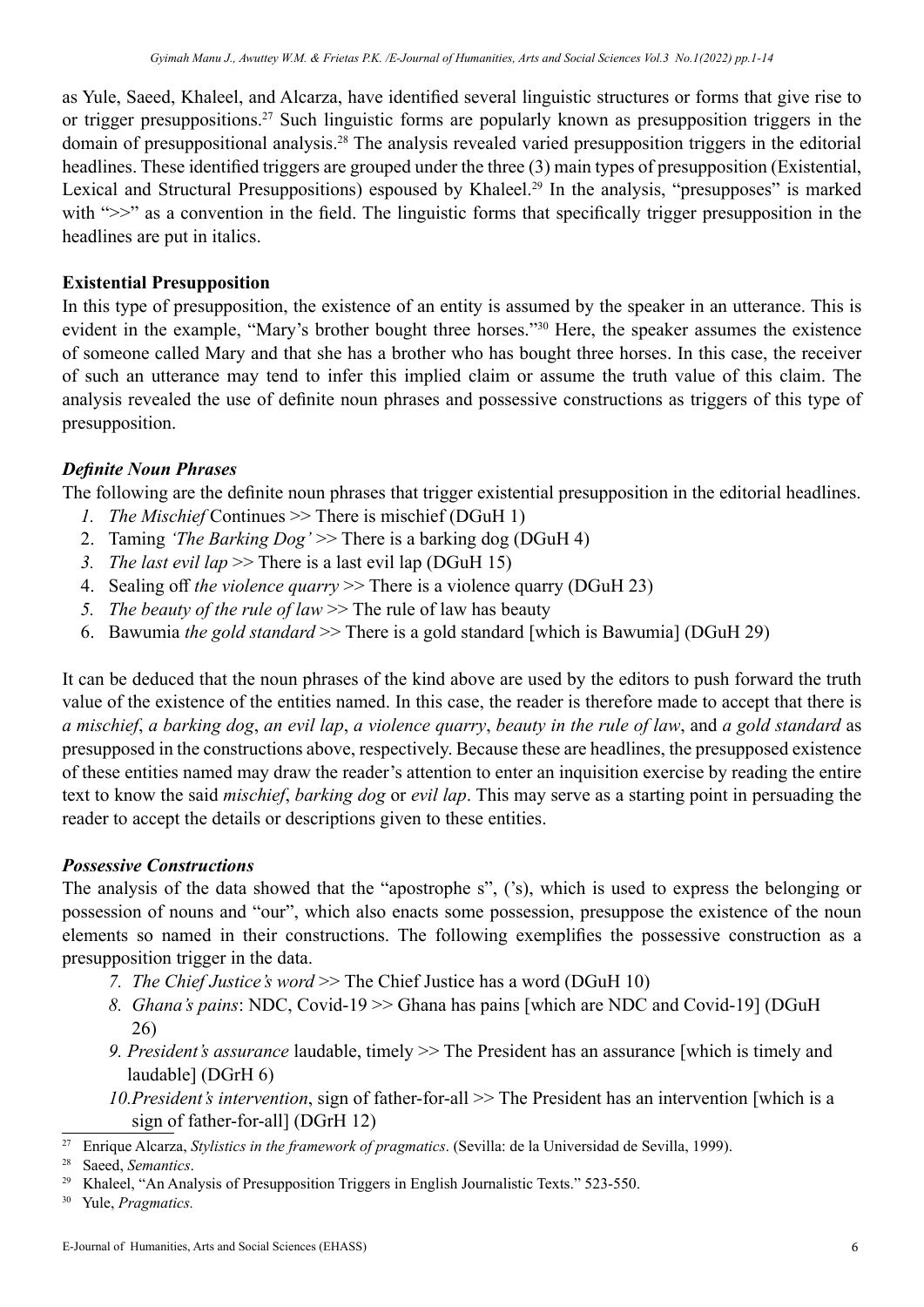The use of the *'s* in the constructions above asserts the truism of the propositions – that is the existence of: a word from the Chief Justice, the pains that Ghana has, the assurance, and the intervention of the President. The reader is therefore made to accept the presupposed meanings with some truth value. The use of "our" shows some form of collective possession and triggers the existential presupposition.<sup>31</sup>

The analysis also revealed that the editors projected themselves as part of a group which the reader belongs, through the use of "our" in some headlines. Therefore, the existence of the entity which is presupposed can be said to be a collective possession of the editor and the reader. For Gyimah Manu, the editors' use of this "may appeal to the senses of their readers and therefore manage to convince or persuade them into accepting their opinions".32 The constructions below exemplify the above.

- 11. On *Our Marks*, Getting Set … >> We [editor and reader] have a mark [which we are getting set on] (DGuH 3)
- 12. Street Children deserve *our attention* >> We [editor and reader] have attention [to give street children] (DGrH 8)
- 13. Pushing *our democratic frontiers* higher >> We [editor and reader] have democratic frontiers (DGrH 21)
- 14. Nurses need *our utmost care, attention* >> We [editor and reader] have utmost care, attention [which nurses need] (DGrH 26)

 It can also be argued that the presupposing "we" is referent to the members of the Ghanaian community, of which the editor, and possibly the reader, are part of.

## **Lexical Presupposition**

This type of presupposition is triggered by the use of certain words or lexical items which enact presupposition in their linguistic environment. The observation of the data revealed the use of iterative items and conventional items as triggers of the aforementioned presupposition.

#### *Iterative Items/Words*

For Crystal, an event is said to be iterative when such an event "takes place repeatedly". <sup>33</sup> Khaleel refers to words which give rise to the repeated nature of events or actions as *iteratives*. <sup>34</sup> The data revealed some verbs and adverbs that are iterative, which consequently trigger some presupposed meaning. The following were culled from the data:

- 15. The Mischief *Continues* >> The mischief keeps on happening or the mischief has been going on (DGuH 1)
- 16. Open Defecation *Still* Prevalent >> Open defecation has been prevalent (DGuH 6)
- 17. A destructive deluge *again* >> A destructive deluge has happened before (DGuH 8)
- 18. Oh no. Not *again*! >> Something has been happening [which must be stopped] (DGuH 14)
- 19. There he goes *again* >> He has gone there before (DGuH 24)
- 20. The rains are here *again* >> The rains have been here before (DGuH 30)

 It must be stated that apart from *continue*, *still* and, *again*, the phrase, *no longer*, was also identified as an iterative item in the data. It (*no longer*) iterates an action although this iterative action is signaled to have been brought to a close – this may be said to be a *negative iterative*. 35 Find the case below: Rigging?

<sup>&</sup>lt;sup>31</sup> Gyimah Manu,. "Presupposition in Ghanaian and British Newspaper Editorials", 18-45.

<sup>&</sup>lt;sup>32</sup> Gyimah Manu,. "Presupposition in Ghanaian and British Newspaper Editorials", 18-45.

<sup>33</sup> David Crystal, *A Dictionary of Linguistics and Phonetics.* (Oxford: Blackwell Publishers Ltd., 1997).

<sup>&</sup>lt;sup>34</sup> Khaleel, "An Analysis of Presupposition Triggers in English Journalistic Texts." 523-550.

<sup>&</sup>lt;sup>35</sup> Gyimah Manu, "Presupposition in Ghanaian and British Newspaper Editorials", 18-45.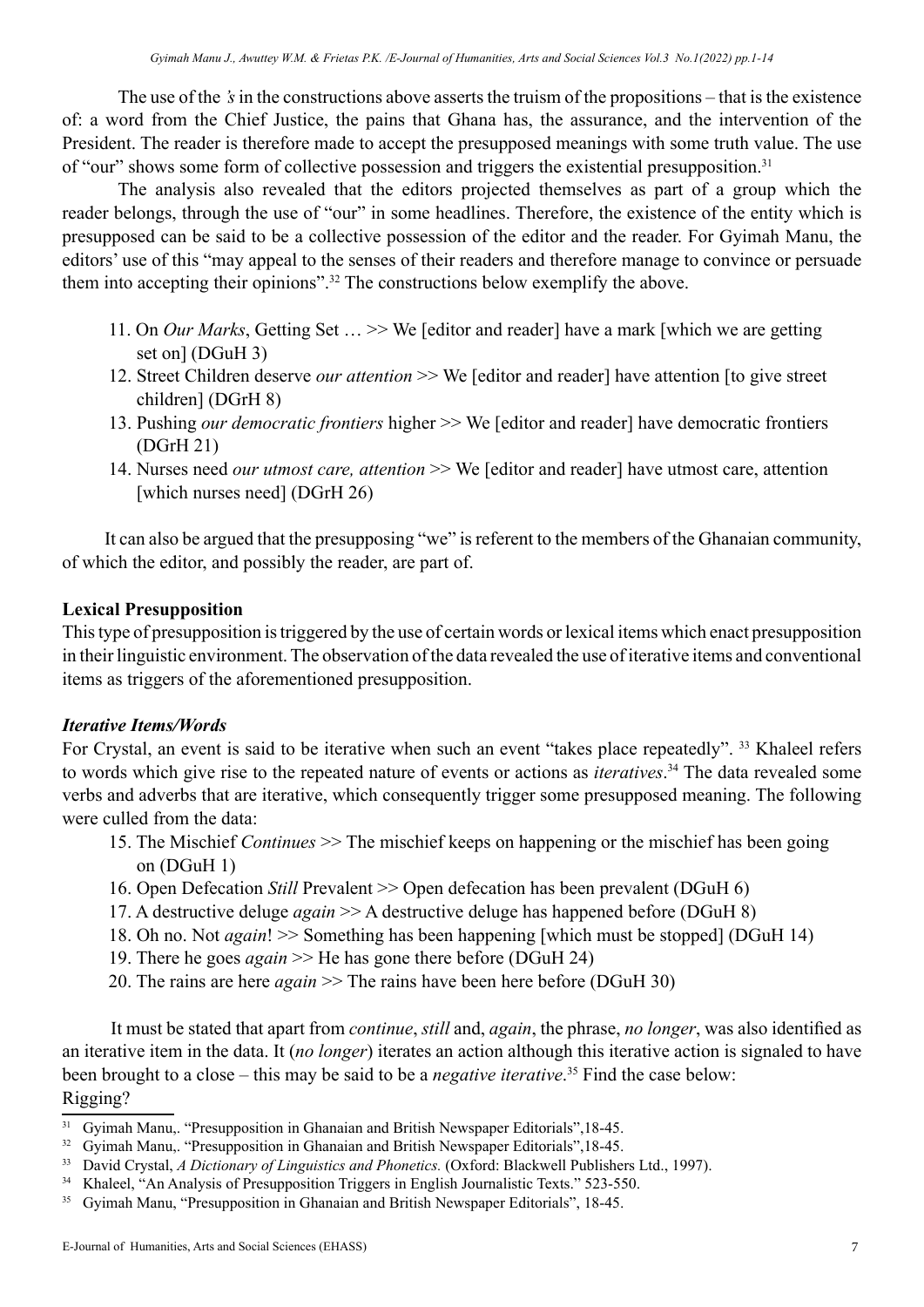21. *No longer* feasible in Ghana >> Rigging has been feasible in Ghana before (DGuH 28)

## *Conventional Items/Words*

Certain constructions may presuppose some meanings because of the use of lexical items which may give rise to some conventional meanings. These presuppositions, according to Levinson, are tied to these lexical items.<sup>36</sup> It was noted from the data that the use of some verb forms, in the headlines, led to some conventional meanings which are presupposed. The reader is subtly persuaded about the veracity of the presupposed meanings which were activated by the use of conventional items in constructions. Below are such cases from the data:

- 22. *Taming* 'The Barking Dog' >> The barking dog has been wild (DGuH 4)
- *23. Sealing off* the violence quarry >> The violence quarry was opened (DGuH 23)
- 24. Let's *stop* the use of the dollar as second legal tender  $\gg$  The dollar has been used as a second legal tender (DGrH 3)
- *25. Dealing with* filing fees brouhaha >> The filing fees brouhaha is a challenge or problem that has to be solved (DGrH 5)
- *26. Minimising* learning disruptions >> Learning disruptions have been high (DGrH 15)

## **Structural Presupposition**

In some cases, language users select certain sentence structures "to treat information as presupposed (i.e., assumed to be true) and hence to be accepted as true by the listener."37 In the Wh-interrogative, "When did he travel?", the presupposing idea can be highlighted as "He traveled". The listener of the afore-given interrogative is left to assume that the one being talked about traveled.

#### *Wh-Interrogative/Question*

A Wh-interrogative is a functional type of sentence that is formed with a preceding wh-word, such as who, whom, whose and where, and requires a response or answer. As espoused by several scholars (for example, Khaleel, and Bonyadi and Samuel), the wh-question triggers presuppositions. It was observed that this type of interrogative was employed in the data as given below, with their presupposed meanings.38 The reader is somewhat inherently convinced about the certainty of the presupposed statement of the interrogative.

- 27. What is in the flask?  $\gg$  There is something in the flask (DGuH 7)
- 28. Who determines flawed rolls? >> Someone determines flawed rolls (DGuH 9)

## **Language Devices/Figures in Ghanaian Newspaper Editorial Headlines**

A language device is implied when various units of language, such as words, phrases and clauses, are used in a manner in which they convey elevated meanings – i.e. when they communicate meanings which are different from that which are simple or literal. Writers have an onus to decide how-to put-up words to communicate their intended meanings and purpose. Consequently, writers have the responsibility to use the appropriate language devices to make their writing evocative, memorable, and above all, disseminate the purported intent. The analysis brought out a considerable number of language or literary devices, or figures of speech, which were employed in the editorial headlines sampled for this analysis. It must be stated that, for strong arguments to be raised in the analysis of this section, the researchers of this study did not present language devices which had one (1) occurrence of use in the data.

## **Caesura**

In simple terms, caesura can be said to be a pause or break in any grouping of words to denote the end and the

<sup>36</sup> Stephen C. Levinson,. *Pragmatics*. (Cambridge: Cambridge University Press, 1983).<br><sup>37</sup> Yule, *Pragmatics*.

<sup>&</sup>lt;sup>38</sup> Khaleel, "An Analysis of Presupposition Triggers in English Journalistic Texts." 523-550; Bonyadi, and Samuel. "Linguistic Nature of Presupposition in American and Persian Newspaper Editorials."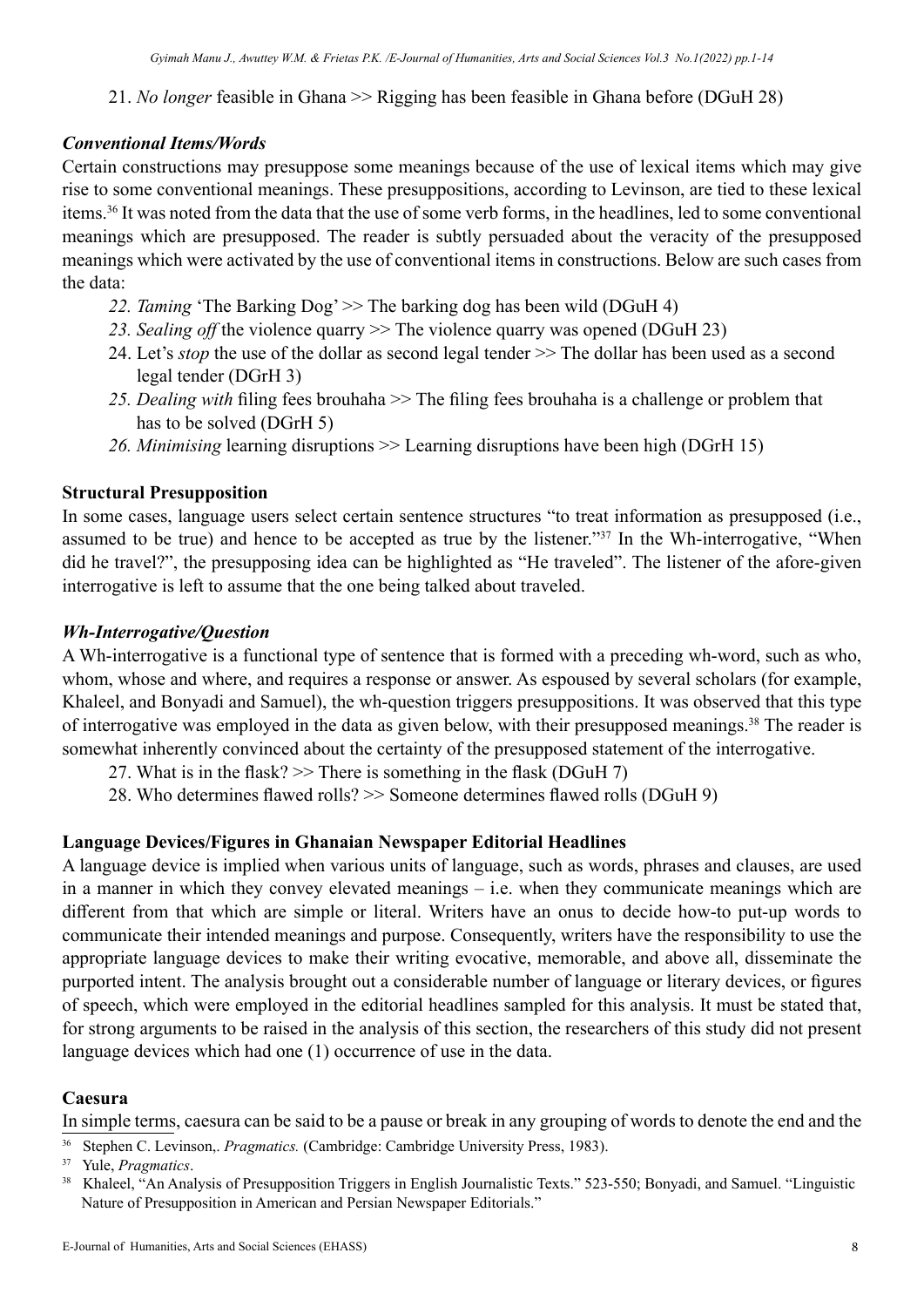start of a new phrase – it may also coincide with a pause between clauses or sentences.<sup>39</sup> In the data, editors employed punctuation marks such as the comma (,), colon (:), and semicolon (;) to break their headlines mainly into two effective phrases, to grab their audience's attention to the informative parts of the headlines or the focus of their editorials. Below are the cases that were drawn from the data.

- 29. Ghana's pains: NDC, COVID-19 (DGuH 26)
- 30. Bawumia, the gold standard (DGuH 29)
- 31. Voter's register, sealed and delivered (DGuH 20)
- 32. On our marks, getting set … (DGuH 3)
- 33. Child abuse, an insidious epidemic (DGrH 22)
- 34. President's intervention, sign of father-for-all (DGrH 12)
- 35. Tackling gender violence: one community at a time (DGrH 14)
- 36. Tripartite engagements: having conversations of times (DGrH 27)
- 37. Food safety, a shared responsibility (DGrH 16)
- 38. Finding a cure for COVID-19: Researchers need full support (DGrH 20)
- 39. Refreshing news, but let's get the vaccine (DGrH 28)
- 40. Assisting inventors; GSA must expand support (DGrH 30)

It is clear from some of the examples above that, editors also employ breaks or pauses in their headlines to avoid clauses or sentences by mostly ellipting or omitting the verbal elements. By so doing, they are able to capture their headlines in phrases to disseminate the main thrust of their editorials in simple terms (phrases) to their readers. Consider the revised versions of examples 29, 30, 31 and 37 which are 41, 42, 43 and 44, respectively.

- 41. Ghana's pains [are] NDC, [and] COVID-19
- 42. Bawumia [is] the gold standard
- 43. Voter's register [has been] sealed and delivered
- 44. Food safety [is] a shared responsibility

# **Ellipsis**

Baldick explains ellipsis as an omission of a word or words from a sentence which may not inhibit the understanding or meaning of the sentence. He also notes the sequence of three (3) dots (…), which shows the omission of some elements, as ellipsis. <sup>40</sup> Examples of such from the data are given below.

- 45. Bawumia, [is] the gold standard (DGuH 29)
- 46. Voter's register, [has been] sealed and delivered (DGuH 20)
- 47. On our marks, getting set … (DGuH 3)
- 48. Child abuse, [is] an insidious epidemic (DGrH 22)
- 49. Making Africa [the] next economic giant (DGrH 23)
- 50. President's intervention, [is a] sign of father-for-all (DGrH 12)
- 51. Food safety, [is] a shared responsibility (DGrH 16)

 The meticulous use of time and space are important aspects of media journalism. In journalistic writings within the print media, writers have the arduous task to make the best use of every little space because of the commercial benefits attached to space. Further, editors have the onus to capture or summarize the key content of their editorials into headlines for their readers. It can therefore be put forward that for the purposes

<sup>39</sup> Chris Baldick, *The Concise Oxford Dictionary of Literary Terms.* (New York: Oxford University Press, New York, 2001).

<sup>40</sup> Baldick, *The Concise Oxford Dictionary of Literary Terms*.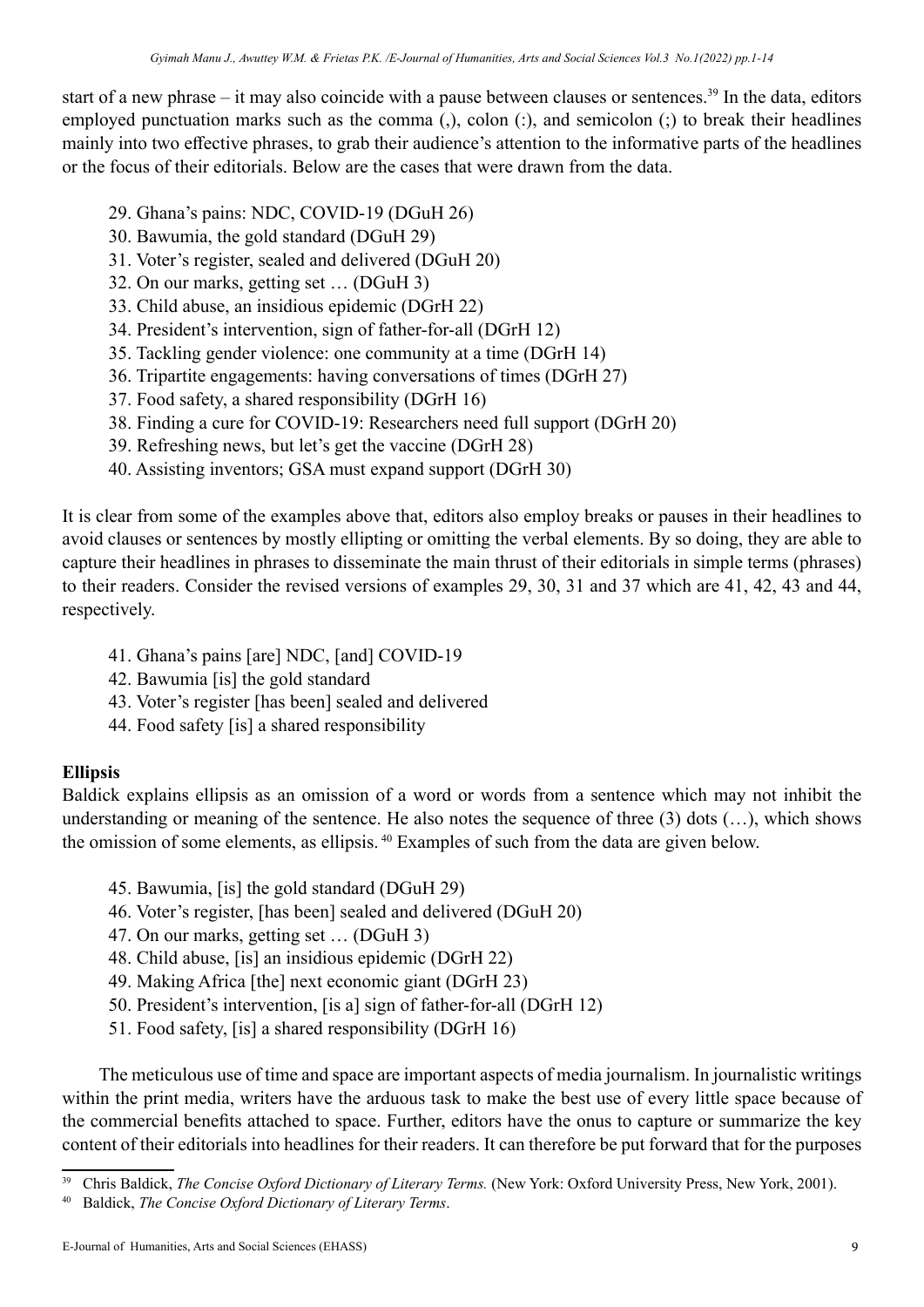stated above, editors of the selected Ghanaian newspapers employ ellipsis as a form of avoidance strategy to limit space and to help in their quest to summarize the key contents of their editorials.

#### **Exclamation**

An exclamation (also known as 'exclamatio') is a construction which expresses a high sense of emotion (excitement, sadness, urgency etc.) through an abrupt use of the exclamation mark. Such constructions were considerably employed by the Ghanaian editors as their headlines. Such headlines trigger some sort of emotions in the reader at the first ask, which may consequently serve as a stimulant for the reader's interest to read on.

- 52. Oh No! Not Again! (DGuH 14)
- 53. Talks with rebels? No way! (DGuH 18)
- 54. Bingo! They made it! (DGuH 5)
- 55. Graphic is 70, hurray!! (DGrH 4)

## **Metaphor**

Metaphor is a seeming comparison between two or more entities without an explicit word which aids the comparison, such as "like" and "as". This comparison suggests some commonalities or resemblances between the entities being compared.

- 56. Bawumia, the gold standard (DGuH 29)
- 57. Okada mentality politics (DGuH 22)
- 58. Child abuse, an insidious epidemic (DGrH 22)

 One can deduce from the examples (56-58) above that *Bawumia*, *politics* and *child abuse* are understood in terms of *gold standard* (an accepted or valuable level of measure or comparison), *okada mentality* (the attitude and mindset of commercial motorcycle riders), and *epidemic* (an infectious disease which is widespread), respectively. This is to say that one's understanding or idea of *gold standard*, *okada mentality*, and *epidemic* is used in the meaning-making process to fully understand who *Bawumia* is, what the *politics* being put across is like, and the nature of *child abuse*. Metaphors are therefore employed in the headlines to give the reader some level of understanding of the key contents to be presented in the main body – it aids summarization and to some extent, persuades the reader to accept the ideas which may be deciphered about the entities in the indirect comparison.

## **Rhetorical question**

This is a question which does not require a response, reply or an answer. Cases from the data are given below.

- 59. What is in the Flask? (DGuH 7)
- 60. Who determines flawed rolls? (DGuH 9)

 It can be argued from the above that such questions are posed for the creation of emphasis and provocation of thought on the part of the reader. It is clear that the wh-questions above do not demand an answer on whether or not there is something in the flask or someone who determines flawed rolls, but to emphasize the need of recognizing that there is something in the flask and there is someone who determines flawed rolls. This consequently provokes the thinking of the reader in order to decipher what may be in the flask and who may determine flawed rolls, and further draw interest to the main text.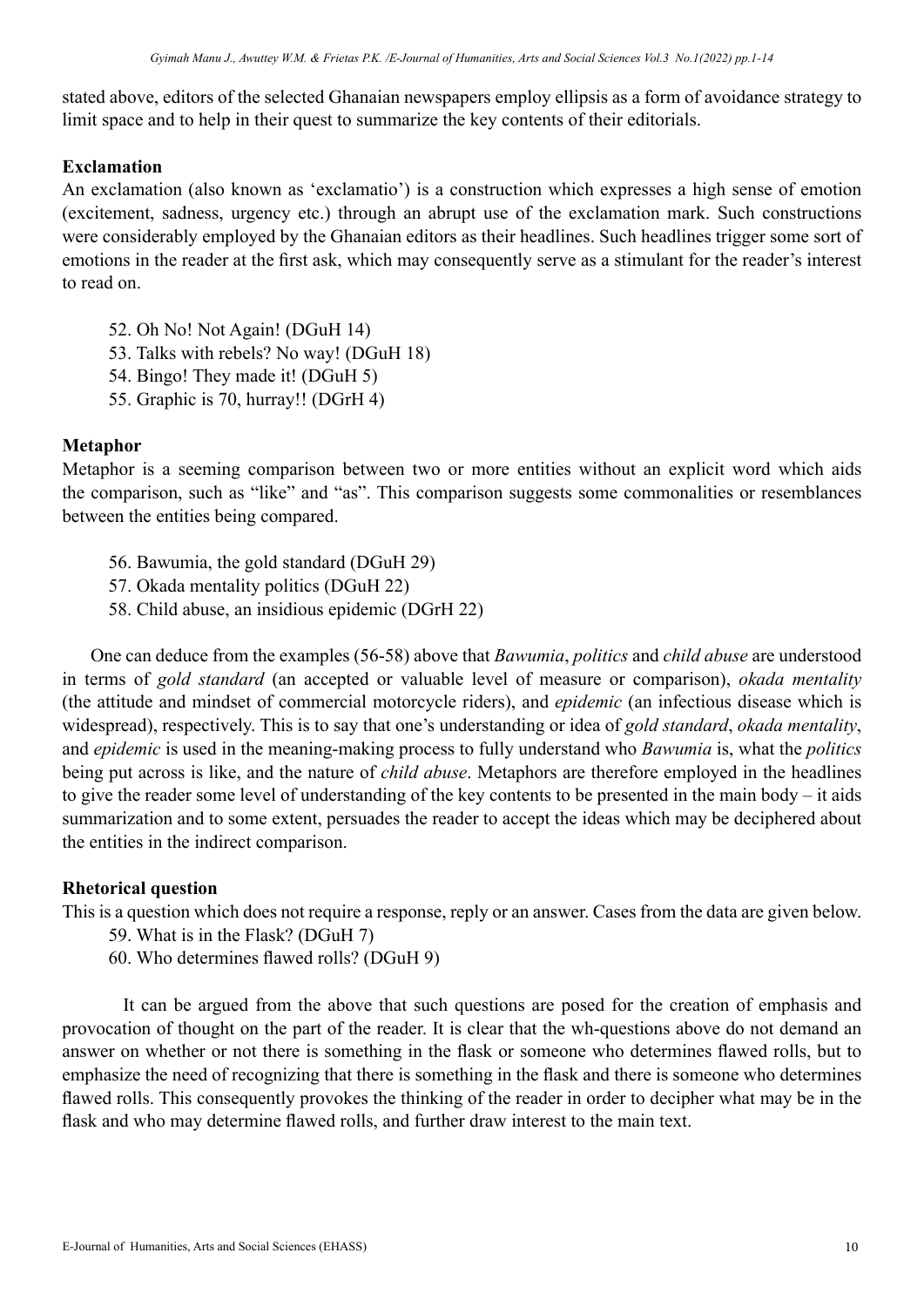#### **Hypophora**

This is a language occurrence where a writer or speaker poses a question and answers that with immediacy. A hypophora can therefore be said to have two parts: the first as the question and the second, the answer. This figure is also known as 'anthypophora' or 'antipophora'. From the data, it can be deduced that editors used the first part of the hypophora to present a critical issue in the national interest to the readers and used the second part to present their strong opinion about the said issue. The writer anticipates the critical question about the issue which may be lingering in the minds of the citizenry, poses it to them, and then presents his or her opinion as the answer to this mind-boggling question. This may be an effective way to persuade the reader into accepting the writer's opinion.

- 1. Talks with rebels? No way! (DGuH 18)
- 2. Rigging? No longer feasible in Ghana (DGuH 28)

#### **Imagery**

The use of language to evoke sense-impressions, feelings or ideas. It comprises the set of images that are employed in language which need not be just 'mental pictures' but may appeal to senses other than sight. The images invoked in the selected headlines may predominantly appeal to the sense of sight of readers. This aids the reader to clearly see, through some sort of imagination or picturing, what the writer is putting across to aid understanding and share in the opinion. A sensory experience aimed at understanding and persuasion.

- 1. Unmasking a HIPC 'Deceit' (DGuH 12)
- 2. They will fail in their tracks (DGuH 11)
- 3. Sealing off the violence quarry (DGuH 23)

#### **FINDINGS**

The analysis brought out two main stylistic strategies used by Ghanaian newspaper editors (as per this study) in their headlines: presupposition (existential, lexical, and structural) and some language devices (caesura, ellipsis, exclamation, metaphor, rhetorical question, hypophora and imagery). In general, the analysis and discussion revealed that newspaper editorial headlines do not only serve to introduce and summarize the focus or key content of editorials but also aimed at influencing the reader's opinion about the focus, shaping the reader's understanding of the focus and drawing the reader's attention and interest to the subject of the editorial text. These functions of the editorial headlines were carried out through the stylistic strategies aforementioned. Newspaper editorials are written to be argumentative and persuasive in order to be able to affect readers' opinions on issues of interest.<sup>41</sup> The headline of the newspaper editorial serves as the starting point of this all-important duty. The present study suggests that presupposition was deployed by the Ghanaian newspaper editors of the selected editorials as a persuasive strategy to influence the reader's opinions on the subject at hand. The views of the editors and their newspapers expressed in the headlines are presented as "facts" or possibly, "as if as facts", through presuppositions.

 The existential presupposition was enacted by the use of definite noun phrases and possessive constructions. These linguistic forms push forward the truth values or assert the truism of the existence of the entities named. The analysis also revealed that the editors present themselves as part of a group that the reader belongs in their use of "our" to indicate collective possession of the entity named between them and the reader. This congeniality created helps in the acceptance of the presupposed meaning on the part of the reader. On lexical presupposition, the reader is convinced about the repeated nature of the event or action prompted by the use of iterative items such as "continues", "still", "again", and "no longer". Further, the reader is subtly persuaded to accept the presupposed meanings activated by the use of conventional items such as "taming", "sealing off", "stop", "dealing with", and "minimizing". Structurally, the presupposed

<sup>41</sup> Hall, "Materials Production: Theory and Practice.", 229-239; Bonyadi, and Samuel. "Linguistic Nature of Presupposition in American and Persian Newspaper Editorials."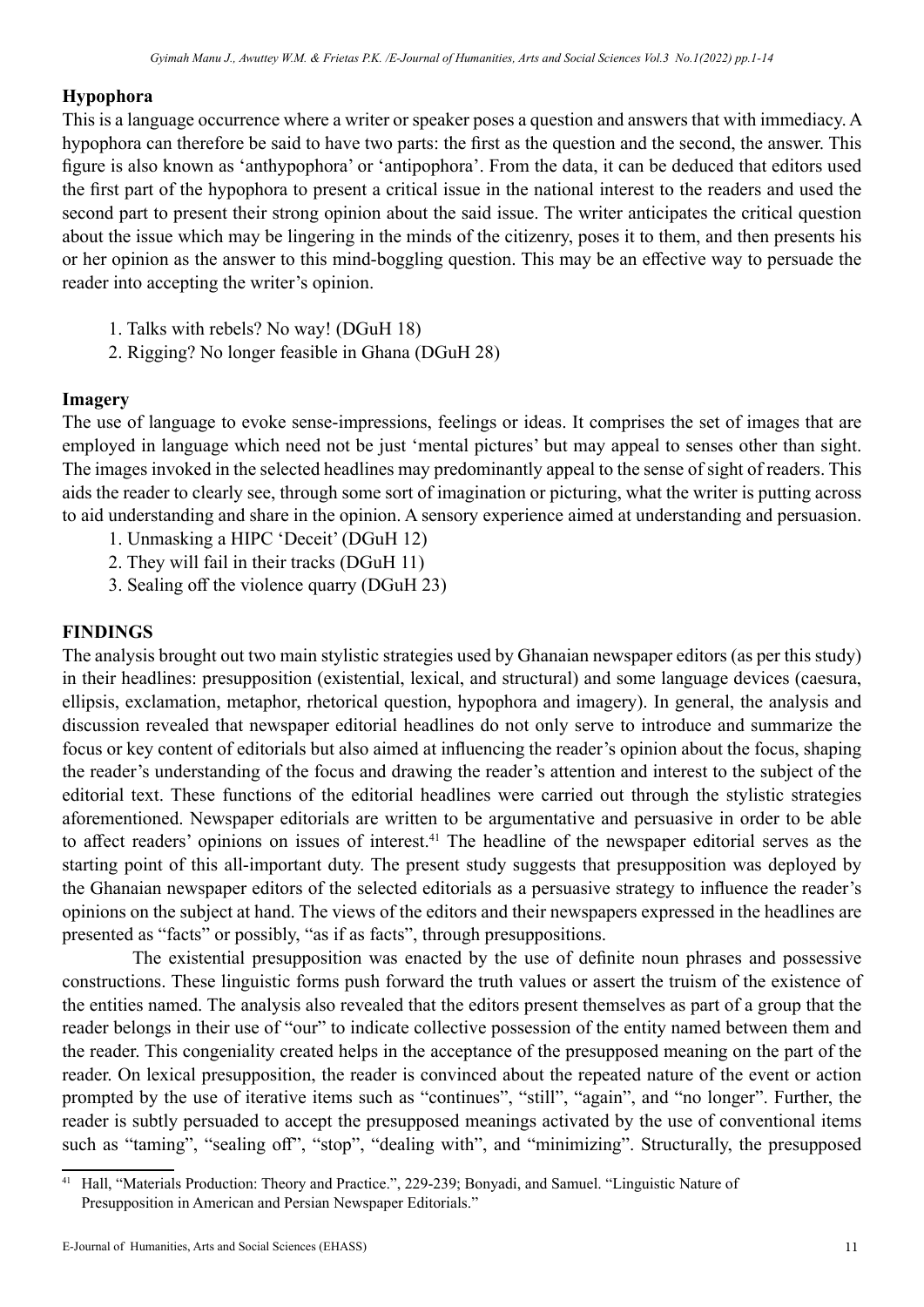statement of the wh-interrogative expresses some level of "factiveness" hence, may serve to convince the reader into accepting that as a fact.

 The present study also suggests that some language devices were employed in the data for rhetorical effect. Rhetoric as a concept is connected with aspects of communication that aim at persuasion.<sup>42</sup> It also aims at the use of artful or aesthetic means to influence interactions through logic and emotion.43 The analysis and discussion revealed interesting findings on the functional significance of language devices. The caesura was noted to break the headlines into phrases to attract readers' attention to the focus areas of the editorial thereby influencing the interest of the readers to read the main text for details. The pauses that come with the break of the headlines into phrases also affect or project the headline to be emphatic or even, "factive". Consider this: "Bawumia, the gold standard" (DGuH 29); "Ghana's pains: NDC, COVID-19" (DGuH 26); "Child abuse, an insidious epidemic" (DGrH 22). Exclamation as a language device was also used in the headlines to appeal to the emotions of the readers and to sustain their attention and interest in the reportage.

 The metaphor was used in the writers' attempt to explain the key concepts or entities in the headlines. Here, the writer evokes the reader's understanding of a common concept or entity to explain another concept or entity which the writer aims at. The reader is therefore made to accept the comparison between the entities or concepts evoked by the writer – his opinion or understanding of the target entity or concept is influenced by the writer. Rhetorical questions were used to create emphasis on an idea the writer wants to disseminate and for the provocation of thought on the part of the reader. This is used as a rhetorical strategy to sustain the interest of the reader to read on (e.g., "Who determines flawed rolls?" (DGuH 9)). In hypophora, the writer poses a question and goes on to answer same. Ghanaian newspaper editors used this device to assert their views or statements to their audience in a question-and-answer format. This was used as a rhetorical strategy to help in the persuasion of the reader into accepting the response or reply as the truth (e.g., "Rigging? No longer feasible in Ghana" (DGuH 28)). The use of imagery in the data provides a sensory or mental experience for the reader to understand and accept the main idea(s) being put across by the writer. It is important to also note that the ellipsis was employed in the headlines in the editors' quest to summarize and frame the key contents of the reportages.

#### **CONCLUSION**

Considering the importance of headlines as linguistic items that have the power to attract a reader to read or repel a reader from same, and the importance of newspaper editorials in shaping the opinions of a community on issues, the present study was carried out to explore how newspaper editorial headlines are constructed in the Ghanaian media landscape. It was revealed that Ghanaian editors, per this paper, employ, in their headlines, several linguistic forms to trigger presuppositions (existential, lexical, structural) and also use several language devices or figures (as aforementioned), in order to affect the opinions of their readers, shape their understanding and increase their interest to read the main text. This is to say that newspaper editorial headlines are not written arbitrarily but are carefully constructed to pack the greatest number of meanings in a small space for purposes explored above. Owing to the fact that journalistic writings, such as editorials, provide a unique domain of writing (as shown by this paper), they can be used as instructional materials in the language classroom to help students appreciate how various language concepts are applied in real-life situations of writing.

<sup>42</sup> Ulla Connor, *Contrastive rhetoric: Cross-cultural aspects of second-language writing.* (New York, NY: Cambridge University Press, 1996).

<sup>43</sup> Farzaneh Khodabandeh, "A Contrastive Analysis of English and Persian Newspaper Headlines." *The Linguistics Journal* 2, no. 1 (2019).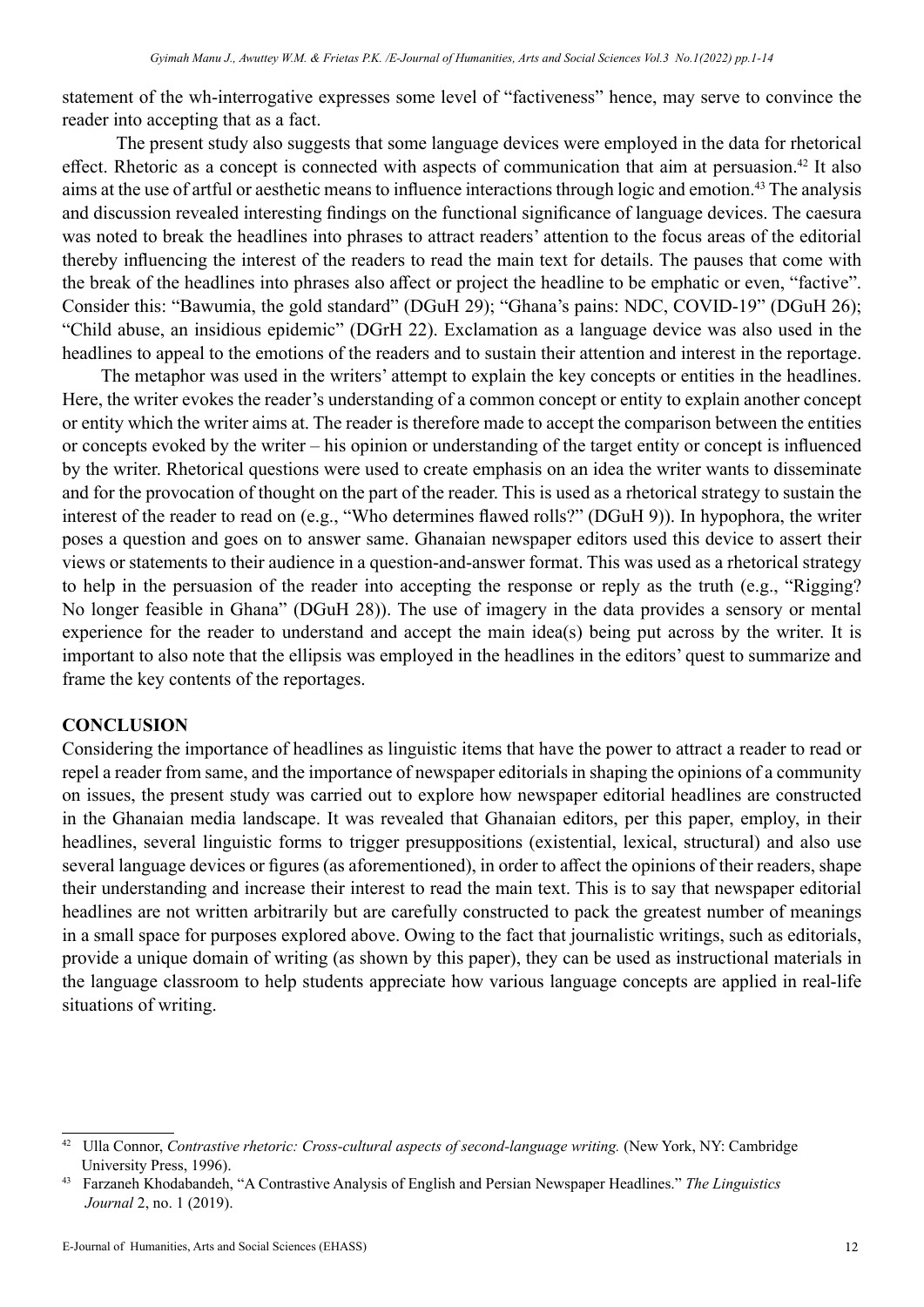#### **BIBLIOGRAPHY**

- Alcarza, Enrique. *Stylistics in the framework of pragmatics.* Sevilla: de la Universidad de Sevilla, 1999. ISBN 84-472-0489-8
- Awuttey, Wisdom Mawuli. "A Study of Newspaper Reading Habits Among Members of the Debaters' Club of Okuapemman School, Akropong-Akuapem." *E-Journal of Humanities, Arts and Social Sciences (EHASS)*, 2020: 58-67. <https://doi.org/10.38159/ehass.2020062>
- Babbie, Earl R. *The Basics of Social Research.* Thomson/Wadsworth, 2005. [www.ascdegreecollege.ac.in/wp-content/uploads/2020/12/Babbie-Earl-R.-The-Basics-of-](http://www.ascdegreecollege.ac.in/wp-content/uploads/2020/12/Babbie-Earl-R.-The-Basics-of-Social-Research.pdf)[Social-Research.pdf](http://www.ascdegreecollege.ac.in/wp-content/uploads/2020/12/Babbie-Earl-R.-The-Basics-of-Social-Research.pdf)
- Baldick, Chris. *The Concise Oxford Dictionary of Literary Terms.* New York: Oxford University Press, New York, 2001.
- Barzani, Sami Hussein Hakeem. "A Stylistic Analysis of "After Twenty Years" By O. Henry." *Turkish Online Journal of Qualitative Inquiry*, 2021. [[Researchgate\]](https://www.researchgate.net/profile/Sami-Barzani/publication/354464363_A_Stylistic_Analysis_of_After_Twenty_Years_by_O_Henry/links/6139f0820397f5523b1277b1/A-Stylistic-Analysis-of-After-Twenty-Years-by-O-Henry.pdf)
- Bonyadi, Alireza, and Moses Samuel. "Headlines in Newspaper Editorials: A Contrastive Study." *Sage Open*, 2013: 1-10. <https://doi.org/10.1177%2F2158244013494863>
- Bonyadi, Alizera, and Moses Samuel. "Linguistic Nature of Presupposition in American and Persian Newspaper Editorials." *International Journal of Linguistics* 3, no. 1 (2011). <http://dx.doi.org/10.5296/ijl.v3i1.554>
- Connor, Ulla. *Contrastive rhetoric: Cross-cultural aspects of second-language writing.* New York, NY: Cambridge University Press, 1996. <https://doi.org/10.1017/S0272263198261055>
- Cotter, Colleen. *News talk: Investigating the Language of Journalism.* Cambridge: Cambridge Press, 2010. <https://doi.org/10.1017/S0047404512000097>
- Crystal, David. *A Dictionary of Linguistics and Phonetics.* Oxford: Blackwell Publishers Ltd., 1997.
- Crystal, David. *Introducing Linguistics.* London: Penguin English, 1992.
- Dor, Daniel. "On Newspaper Headlines as Relevance Optimizers." *Journal of Pragmatics*, 2003: 695-721. [https://doi.org/10.1016/S0378-2166\(02\)00134-0](https://doi.org/10.1016/S0378-2166(02)00134-0)
- Fosu, Modestus. "A Linguistic Description of the Language of Ghanaian Newspapers: Implications for the Readability, Comprehensibility and Information Function of the Ghanaian Press." *Ghana Journal of Linguistics* 5, no. 1 (2016): 1-36.<http://dx.doi.org/10.4314/gjl.v5i1.62>
- Gyimah Manu, James. "Presupposition in Ghanaian and British Newspaper Editorials: A Comparative Study." *Ghana Journal of Linguistics* 9, no. 1 (2020): 18-45. <http://dx.doi.org/10.4314/gjl.v9i1.2>
- Hall, David R. "Materials Production: Theory and Practice." In *Innovations in English Language Teaching*, edited by R. D. Hall and A. Hewings, 229-239. London: Routledge, 2001.
- Kafewo, Samuel. *Ghana: Research Findings and Conclusions.* African Media Development Initiative (AMDI), 2006.

[http://downloads.bbc.co.uk/worldservice/trust/pdf/AMDI/ghana/amdi\\_ghana\\_full\\_report.pdf](http://downloads.bbc.co.uk/worldservice/trust/pdf/AMDI/ghana/amdi_ghana_full_report.pdf)

- Khaleel, Layth Muthana. "An Analysis of Presupposition Triggers in English Journalistic Texts." *J. Of College of Education For Women* (Baghdad University) 21, no. 2 (2010): 523-550. <https://www.iasj.net/iasj/download/e069fbccca0a9684>
- Khodabandeh, Farzaneh. "A Contrastive Analysis of English and Persian Newspaper Headlines." *The Linguistics Journal* 2, no. 1 (2019).[\[Google Scholar\]](https://scholar.google.com/citations?view_op=view_citation&hl=en&user=81wDvi8AAAAJ&citation_for_view=81wDvi8AAAAJ:u-x6o8ySG0sC)
- Kuehnhenrich, Daniel. *Entwicklung oder Profit?: Die staatliche und private Presse in Ghana.* 2012. <https://doi.org/10.25969/mediarep/13168>
- Leech, Geoffrey Neil. *A linguistic Guide to English Poetry.* London and New York: Longman Group Ltd., 1969.
- Leech, Geoffrey, and Mick Short. *Style in Fiction.* London: Pearson Longman Group Ltd., 1981. \_\_\_\_\_\_. *Style in Fiction: A Linguistic Introduction to English Fictional Prose.* London: Routledge, 2007.
- Levinson, Stephen C. *Pragmatics.* Cambridge: Cambridge University Press, 1983.